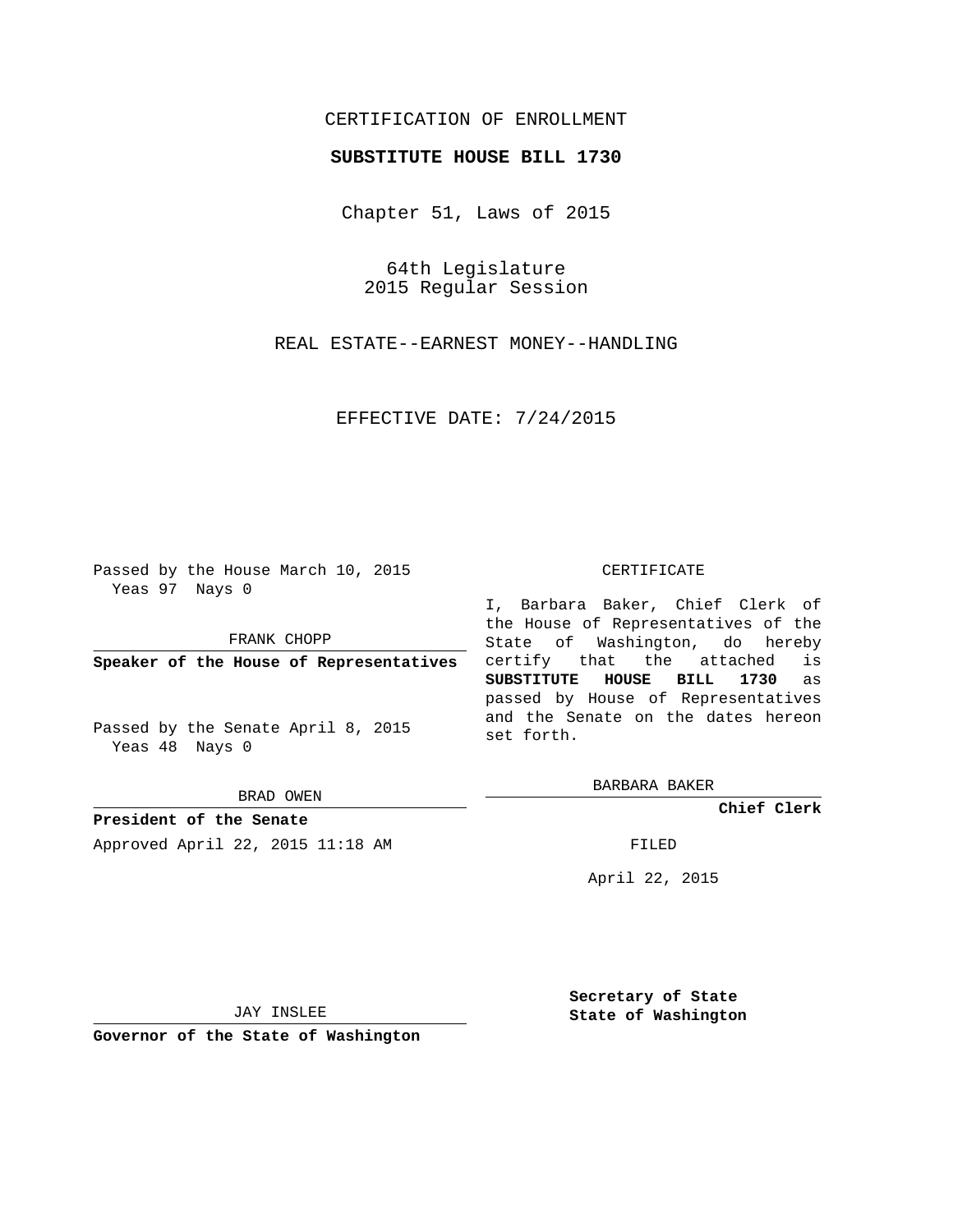## **SUBSTITUTE HOUSE BILL 1730**

Passed Legislature - 2015 Regular Session

**State of Washington 64th Legislature 2015 Regular Session**

**By** House Business & Financial Services (originally sponsored by Representatives Kirby and Vick)

READ FIRST TIME 02/20/15.

1 AN ACT Relating to the handling of earnest money; amending RCW 2 4.28.080; and adding a new section to chapter 64.04 RCW.

3 BE IT ENACTED BY THE LEGISLATURE OF THE STATE OF WASHINGTON:

4 NEW SECTION. **Sec. 1.** A new section is added to chapter 64.04 5 RCW to read as follows:

(1) As used in this section:6

7 (a) "Day" means calendar day.

 (b) "Earnest money" means money placed with a holder by a prospective buyer of residential real property to show a good-faith intention to perform pursuant to an executed purchase and sale 11 agreement.

12 (c) "Holder" means the party holding the earnest money pursuant 13 to an executed purchase and sale agreement including, but not limited 14 to, any of the following:

15 (i) A real estate firm, as defined in RCW 18.85.011;

16 (ii) An escrow agent, as defined in RCW 18.44.011;

17 (iii) A title insurance company issued a certificate of authority 18 pursuant to chapters 48.05 and 48.29 RCW; or

19 (iv) A title insurance agent licensed pursuant to chapter 48.29 20 RCW.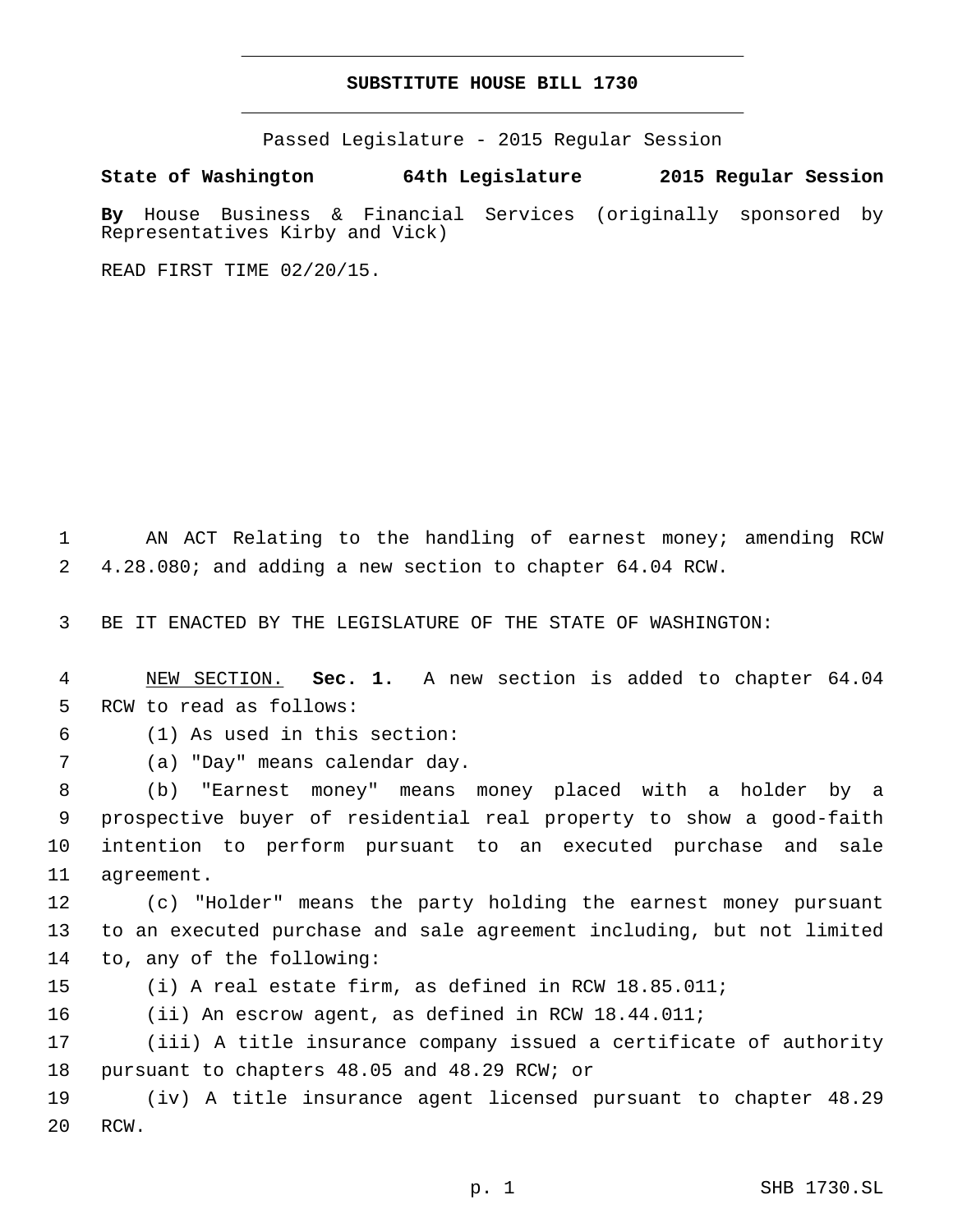(d) "Party" means a person or entity identified as a buyer or seller in an executed purchase and sale agreement for residential 3 real property.

 (e) "Residential real property" has the same meaning as defined 5 in RCW 64.06.005.

 (2) If a holder receives a written demand from a party to a transaction for all or any part of the earnest money held by the holder in relation to that transaction, the holder must, within fifteen days of receipt of the written demand: (a) Notify all other parties to the transaction of the demand in writing and comply with the other requirements of this section; (b) release the earnest money to one or more of the parties; or (c) commence an interpleader 13 action.

 (3) The holder's notice to the other parties must include a copy of the demand and advise the other parties that: (a) They have twenty days from the date of the holder's notice to notify the holder in 17 writing of their objection to the release of the earnest money; and (b) their failure to deliver a timely written objection will result in the holder releasing the earnest money to the demanding party in accordance with the demand upon expiration of the twenty-day period. The holder's notice must also specify an address where written objections to the release of the earnest money must be sent.

 (4) The twenty-day period commences upon the date the holder places the holder's notice in the United States postal service mail and sends an email pursuant to subsection (6) of this section. The holder must maintain a log or other method of evidencing the mailing 27 of the holder's notice.

 (5) If the holder does not receive, at the address specified in the holder's notice, a written objection from one or more of the other parties within the twenty-day period, the holder must, within ten days of the expiration of the twenty-day period, deliver the earnest money to the demanding party in accordance with the party's written demand. If the holder receives, at the specified address, a written objection or inconsistent demand from another party to the transaction within the twenty-day period, the holder must not release the funds to any party, but must commence an interpleader action within sixty days of receipt of the objection or inconsistent demand, unless the parties provide subsequent consistent instructions that authorize the holder to (a) disburse the earnest money or (b) refrain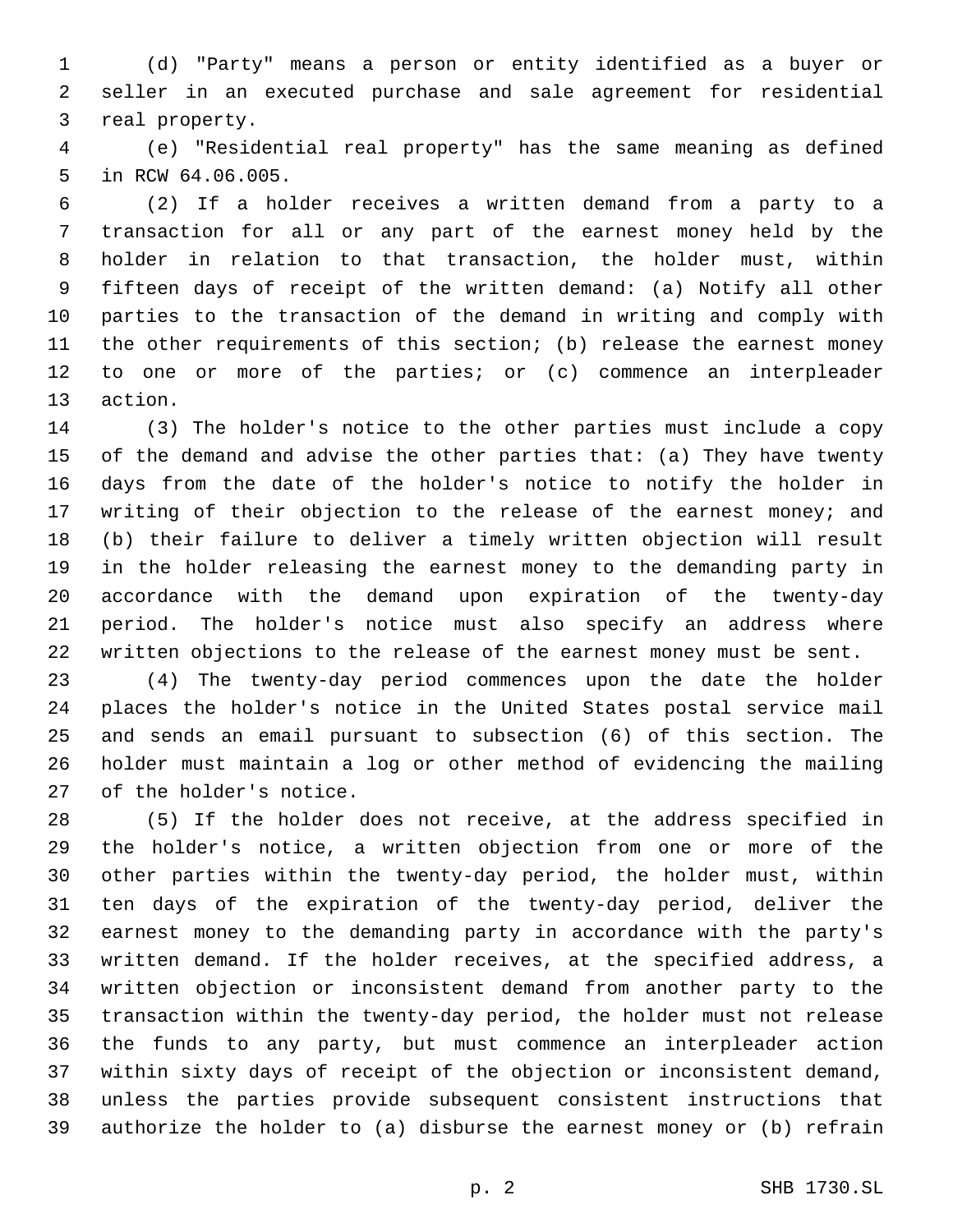1 from commencing an interpleader action for a specified period of 2 time.

 (6) The notice from the holder to the other parties must be sent via United States postal service mail and via email using the last known mailing address and email address for such parties to the extent such information is provided by the parties and is contained in the holder's records for that transaction. The holder has no obligation to search outside its records to determine the current mailing or email address of the other parties, and is not liable for unsuccessfully locating the other parties' current mailing 11 or email addresses if outside records are used.

 (7) Unless a holder releases the earnest money pursuant to subsection (2)(b) of this section, a holder that complies with this section is not liable to any party to the transaction, or to any other person, for releasing the earnest money to the demanding party.

 (8) This section does not prohibit a holder from interpleading the earnest money at any time, including after receiving a written demand as described in subsection (2) of this section and before the expiration of the twenty-day period as described in subsections (3) and  $(4)$  of this section.

21 (9) If the holder commences an interpleader action, the court 22 must award the holder its reasonable attorneys' fees and costs.

23 (10) The holder may use the following form of summons for the 24 interpleader action:

| 25 | <b>SUPERIOR COURT OF WASHINGTON</b>      |  |
|----|------------------------------------------|--|
| 26 | $FOR \ldots$ . COUNTY                    |  |
| 27 |                                          |  |
| 28 | Interpleader Plaintiff,                  |  |
| 29 | VS.                                      |  |
| 30 | NO.                                      |  |
| 31 | <b>INTERPLEADER</b><br>Defendant Seller, |  |
| 32 | <b>SUMMONS</b><br>and                    |  |
| 33 | .                                        |  |
| 34 | Defendant Buyer.                         |  |

35 TO: THE DEFENDANTS

36 This interpleader lawsuit has been started against you in the 37 above court. The plaintiff's claim is stated in the complaint.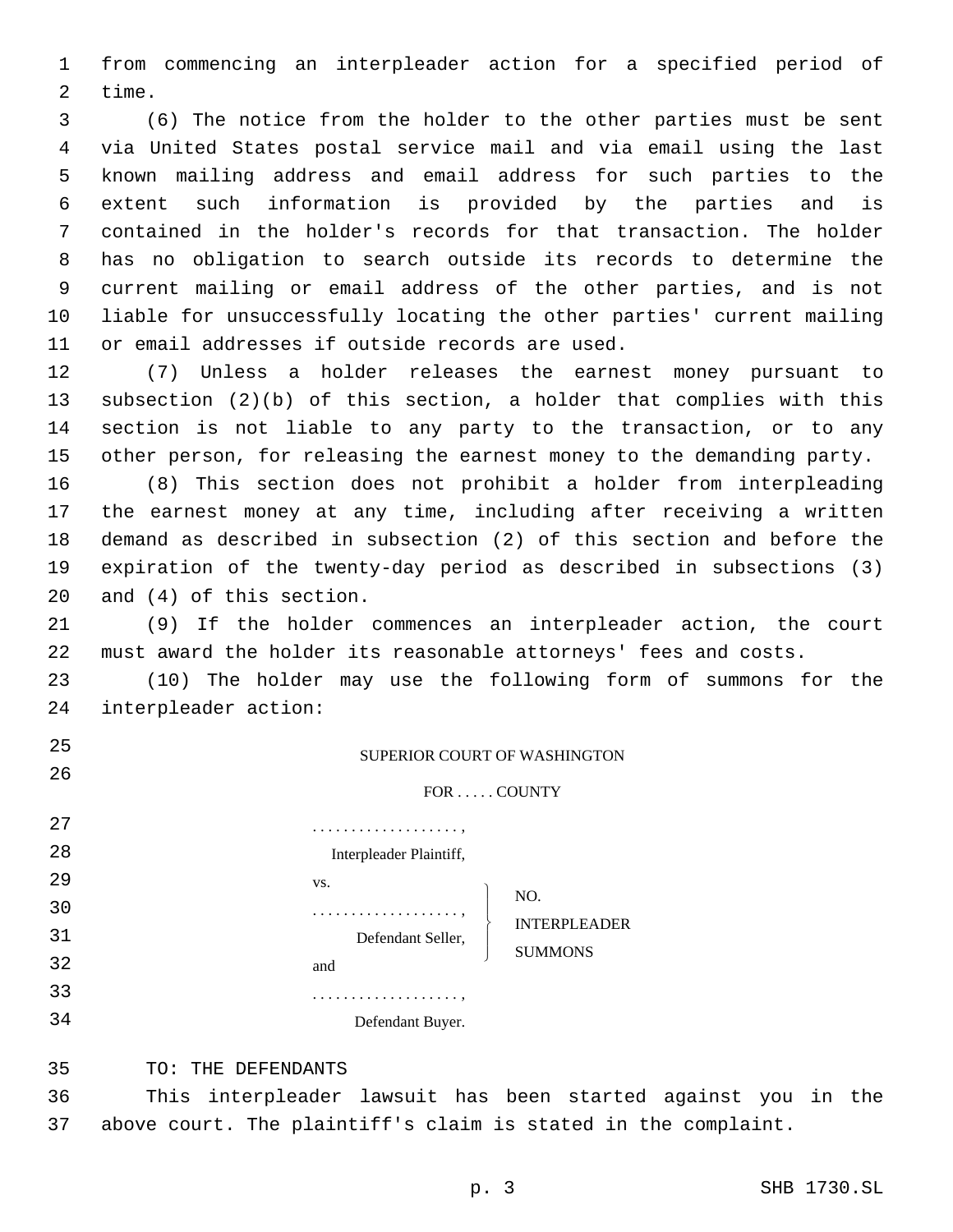In order to protect any right you have in the money described in the complaint, you must file a response to the complaint and serve a copy of your response on the other defendant within twenty (20) days after the service of this summons, if served within the state of Washington [or within sixty (60) days after service if served outside the state of Washington], excluding the day of service. The day of service is the day that this summons is personally served or postmarked, if served by mail. If you do not respond to the complaint within this time period, the other defendant may enter a default judgment against you, without notice and you would lose any interest you may have in the money described in the complaint. If you serve a "Notice of Appearance" on the other defendant, you are entitled to 13 notice before such a default judgment is entered.

14 The plaintiff has waived all claims to the money deposited with 15 the court, except for reimbursement of its reasonable attorneys' fees 16 and costs.

17 You may wish to seek the advice of an attorney. In such case, you 18 should do so promptly so that your response, if any, can be served 19 within the applicable time.

20 This summons is issued pursuant to Rule 4 of the superior court 21 civil rules of the state of Washington.

22 Interpleader Plaintiff

- 23 By:
- 24 Dated:
- Address:25

26 (11) The holder may use the following form of complaint for the 27 interpleader action:

| 28 | SUPERIOR COURT OF WASHINGTON             |  |
|----|------------------------------------------|--|
| 29 | FOR  COUNTY                              |  |
| 30 |                                          |  |
| 31 | Interpleader Plaintiff,                  |  |
| 32 | VS.                                      |  |
| 33 | NO.<br>.                                 |  |
| 34 | <b>INTERPLEADER</b><br>Defendant Seller, |  |
| 35 | <b>COMPLAINT</b><br>and                  |  |
| 36 | .                                        |  |
| 37 | Defendant Buyer.                         |  |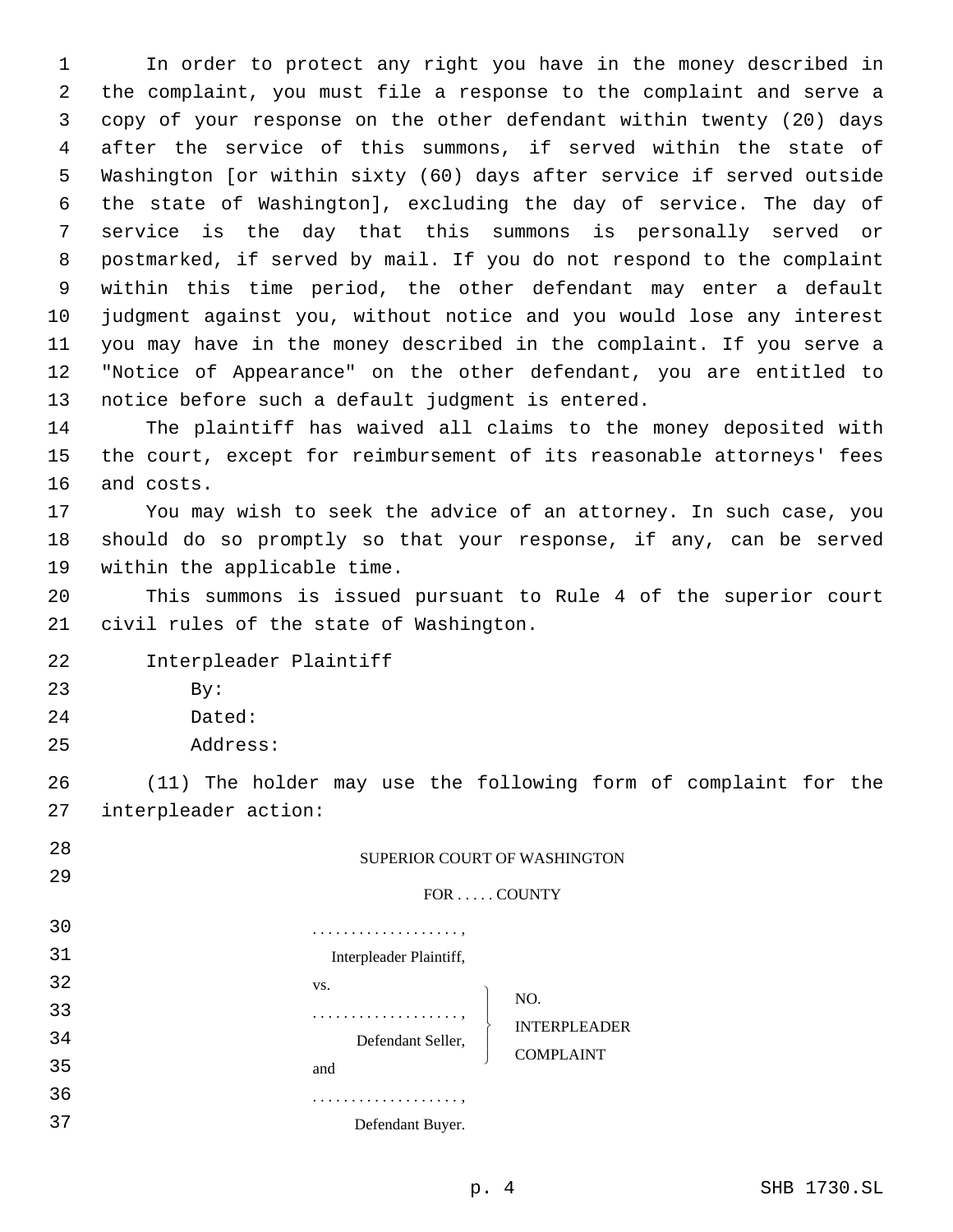1 COMES NOW the interpleader plaintiff, and alleges as follows:

2 1. INTERPLEADER. Plaintiff is holding earnest money related to 3 the attached real estate purchase and sale agreement (the "agreement").4

5 2. DEFENDANTS' AGREEMENT. Defendants are the "buyer" and "seller" 6 under the agreement.

 3. EARNEST MONEY - CONFLICTING CLAIMS. Pursuant to the agreement, buyer deposited the earnest money with plaintiff in the amount of \$. . . . .. The sale contemplated by the agreement did not close. Both buyer and seller have made conflicting claims for the earnest 11 money.

12 4. DEPOSIT WITH COURT. At the time of filing of this complaint, 13 plaintiff has deposited the earnest money with the clerk of the court 14 pursuant to RCW 4.08.170 and superior court civil rule 22.

 5. PLAINTIFF'S CLAIM. Plaintiff disclaims any interest in the earnest money, except for reimbursement of its reasonable attorneys' fees and costs. Pursuant to RCW 4.08.170, plaintiff asks that this complaint be accepted without payment of a filing fee or other cost 19 to plaintiff.

20 6. The defendants' names and addresses last known to plaintiff 21 are:

22 Defendant Buyer:

23 Address:

24 Defendant Seller:

25 Address:

26 WHEREFORE, Plaintiff having interplead the earnest money, 27 respectfully requests:

28 1. That the court adjudicate who is entitled to the earnest 29 money.

30 2. That the court award plaintiff its reasonable attorneys' fees 31 and costs.

32 Interpleader Plaintiff

33 By:

- 34 Dated:
- Address:35

(12) This section:36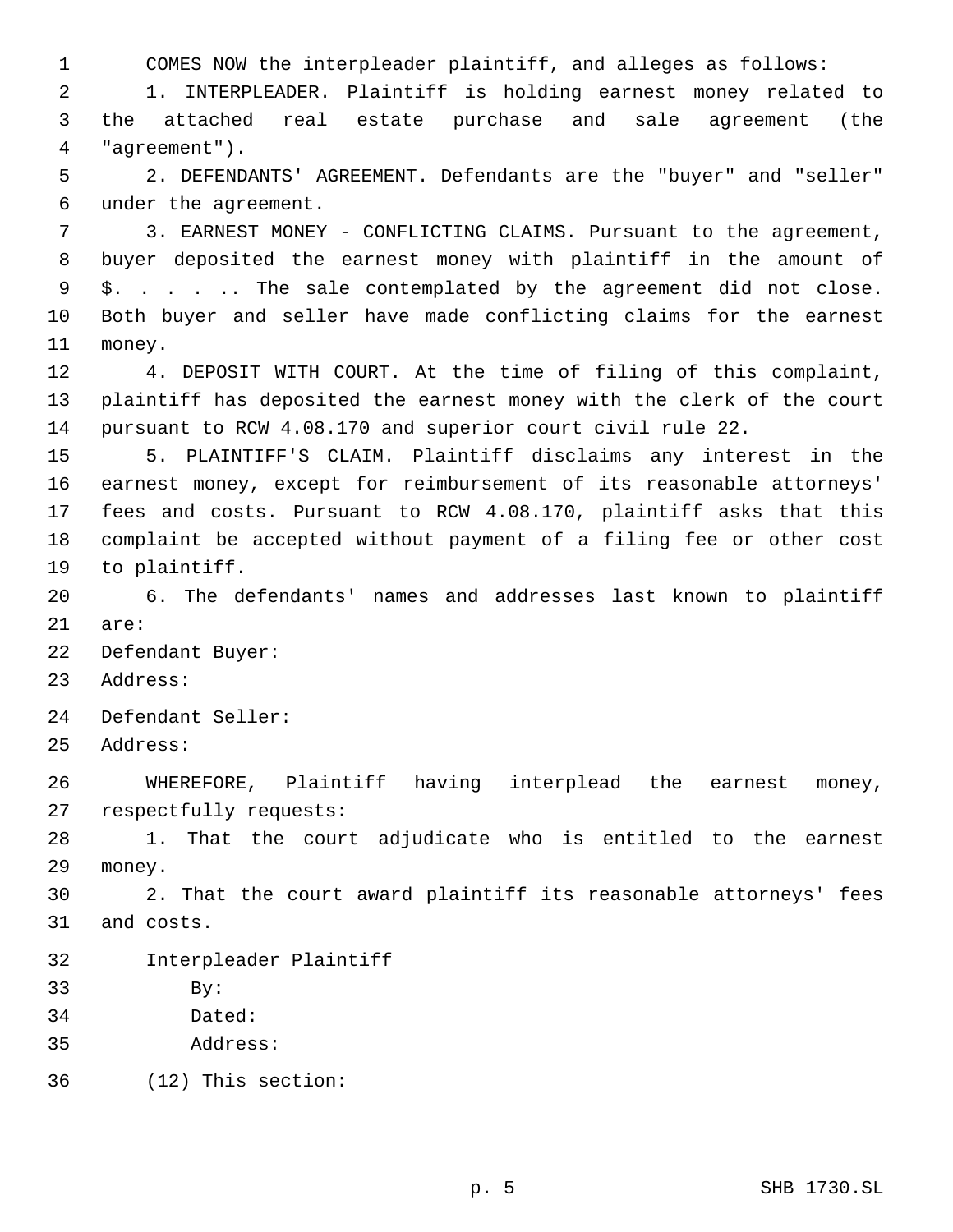(a) Applies to all earnest money held by a holder on the effective date of this section, even if the earnest money was deposited with the holder before the effective date of this section;

 (b) Applies only to a transaction involving improved residential real property and unimproved residential real property as each are 6 defined in RCW 64.06.005.

 **Sec. 2.** RCW 4.28.080 and 2012 c 211 s 1 are each amended to read 8 as follows:

 Service made in the modes provided in this section is personal service. The summons shall be served by delivering a copy thereof, as follows:11

 (1) If the action is against any county in this state, to the county auditor or, during normal office hours, to the deputy auditor, or in the case of a charter county, summons may be served upon the agent, if any, designated by the legislative authority.

 (2) If against any town or incorporated city in the state, to the mayor, city manager, or, during normal office hours, to the mayor's or city manager's designated agent or the city clerk thereof.

 (3) If against a school or fire district, to the superintendent or commissioner thereof or by leaving the same in his or her office with an assistant superintendent, deputy commissioner, or business manager during normal business hours.22

 (4) If against a railroad corporation, to any station, freight, 24 ticket or other agent thereof within this state.

 (5) If against a corporation owning or operating sleeping cars, or hotel cars, to any person having charge of any of its cars or any 27 agent found within the state.

 (6) If against a domestic insurance company, to any agent authorized by such company to solicit insurance within this state.

 (7)(a) If against an authorized foreign or alien insurance 31 company, as provided in RCW 48.05.200.

 (b) If against an unauthorized insurer, as provided in RCW 33 48.05.215 and 48.15.150.

 (c) If against a reciprocal insurer, as provided in RCW 48.10.170.35

 (d) If against a nonresident surplus line broker, as provided in 37 RCW 48.15.073.

 (e) If against a nonresident insurance producer or title 39 insurance agent, as provided in RCW 48.17.173.

p. 6 SHB 1730.SL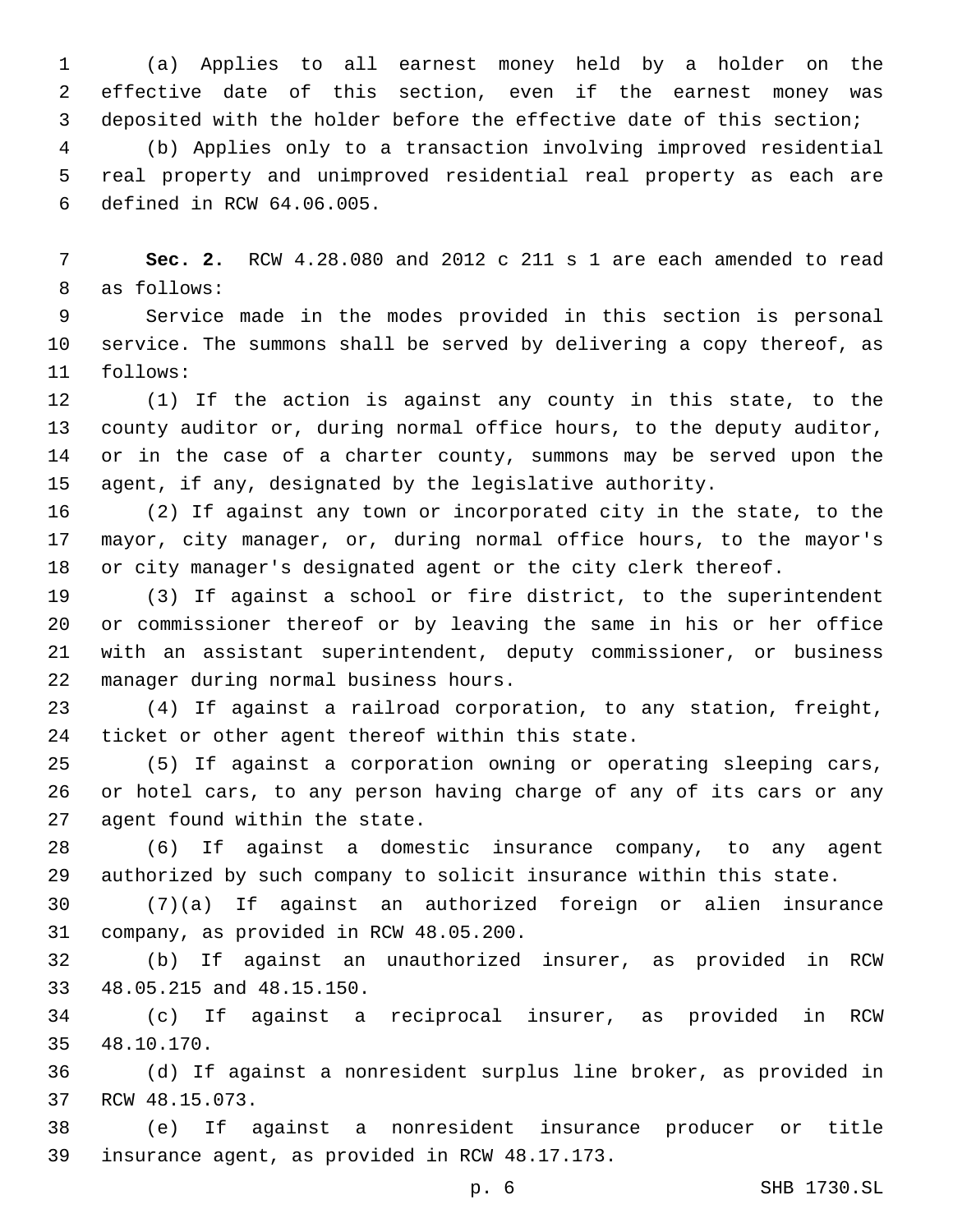(f) If against a nonresident adjuster, as provided in RCW 48.17.380.2

 (g) If against a fraternal benefit society, as provided in RCW 48.36A.350.4

 (h) If against a nonresident reinsurance intermediary, as provided in RCW 48.94.010.6

 (i) If against a nonresident life settlement provider, as 8 provided in RCW 48.102.011.

 (j) If against a nonresident life settlement broker, as provided 10 in RCW 48.102.021.

 (k) If against a service contract provider, as provided in RCW 12 48.110.030.

 (l) If against a protection product guarantee provider, as 14 provided in RCW 48.110.055.

 (m) If against a discount plan organization, as provided in RCW 16 48.155.020.

 (8) If against a company or corporation doing any express business, to any agent authorized by said company or corporation to receive and deliver express matters and collect pay therefor within 20 this state.

 (9) If against a company or corporation other than those designated in subsections (1) through (8) of this section, to the president or other head of the company or corporation, the registered agent, secretary, cashier or managing agent thereof or to the secretary, stenographer or office assistant of the president or other head of the company or corporation, registered agent, secretary, 27 cashier or managing agent.

 (10) If against a foreign corporation or nonresident joint stock company, partnership or association doing business within this state, 30 to any agent, cashier or secretary thereof.

 (11) If against a minor under the age of fourteen years, to such minor personally, and also to his or her father, mother, guardian, or if there be none within this state, then to any person having the care or control of such minor, or with whom he or she resides, or in whose service he or she is employed, if such there be.

 (12) If against any person for whom a guardian has been appointed 37 for any cause, then to such guardian.

 (13) If against a foreign or alien steamship company or steamship charterer, to any agent authorized by such company or charterer to